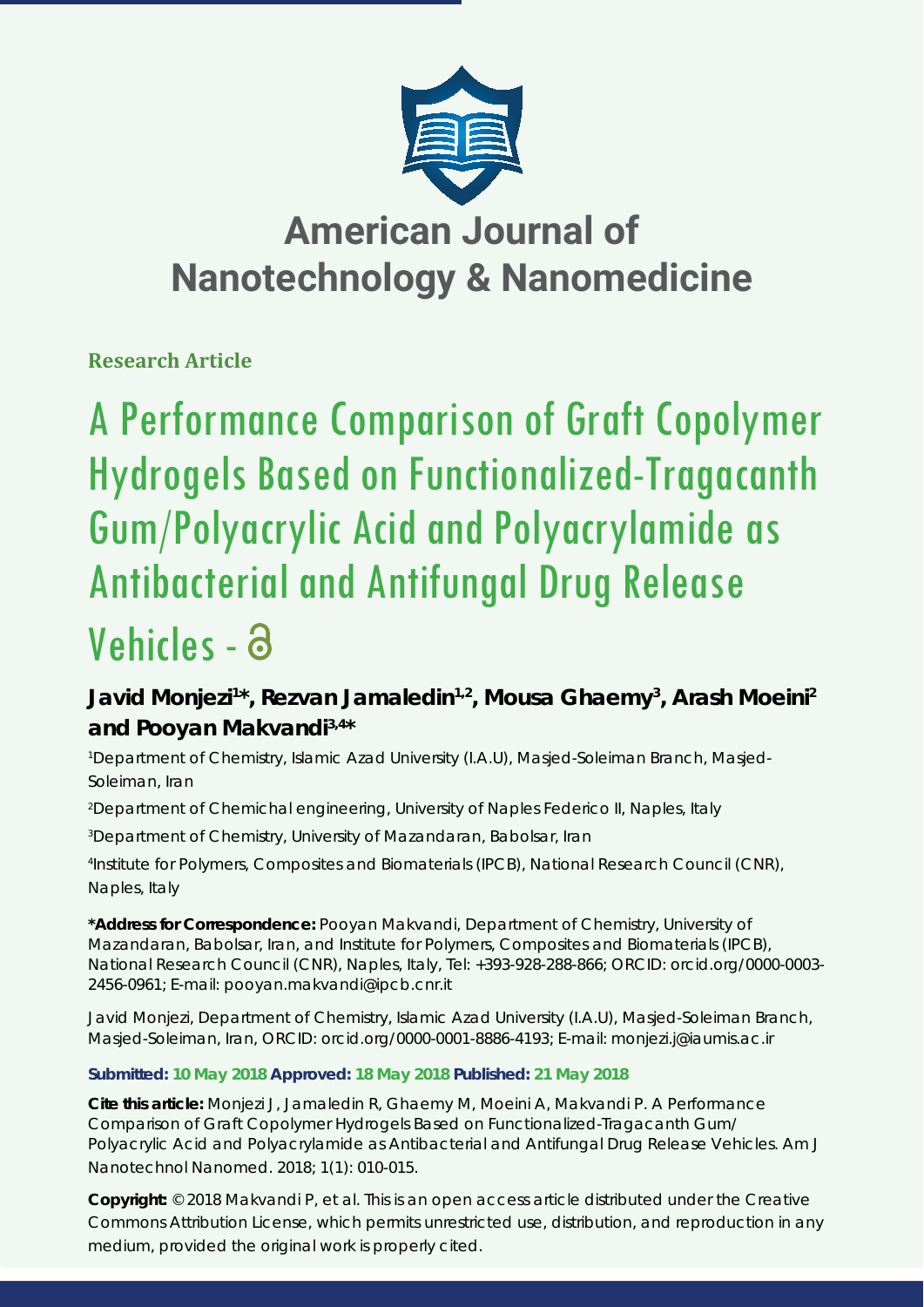#### **ABSTRACT**

The present article deals with design of antibacterial and antifungal pH-responsive hydrogels based on Quaternary Ammonium Functionalized-Tragacanth Gum (QTG) biopolymer as drug delivery systems. The antimicrobial effects of the graft-copolymer hydrogels QTG/ polyacrylic acid (QTG-AA) and QTG/polyacrylamide (QTG-AM) were investigated against five standard microorganisms including *Candida albicans, Escherichia coli, Bacillus subtilis, Staphylococcus aureus,* and *Pseudomonas aeruginosa*. The results of the *in-vitro* release of quercetin as a drug from the functionalized copolymer hydrogels exhibited dependence on the pH, immersion time, medium, and temperature. All copolymer hydrogels demonstrated antibacterial and antifungal properties and moreover, QTG-AM copolymers presented higher antimicrobial activity than QTG-AA copolymers.

Keywords: Release profile; Antibacterial; Drug release; Antimicrobial; Antifungal

### **INTRODUCTION**

Drug carrier systems with controlled delivery can deliver drugs at predetermined rates prolonged release for predefined periods of time. Such systems have been invented to overcome the limitations of conventional drug formulations [1,2]. Hydrogels, especially natural based, have been utilized widely in the development of the smart delivery systems. Since gels exhibit many polymer characteristics without being dissolved in any solvent [3].

Tragacanth Gum (TG), as a natural biopolymer, has been used for producing of hydrogels and drug release vehicles [4,5]. TG is an exudate from a plant that founds in the western and northern of Iran. TG is a polysaccharide with molecular weight up to 850 kDa, thanks to its emulsifying ability, good thermal stability as well as high long shelf life; TG has been used as a natural thickener and emulsifier in cosmetics, food, drug, textile and adhesive industries. Moreover, this polysaccharide is durable over wide pH range and highly hydrophilic to absorb water. It is biocompatible and safe even for oral intake, medicinally imported carbohydrate, and possesses no cytotoxicity [6-8].

Antimicrobial hydrogels have been produced to combat infections. These materials can remain under physiological conditions while preserving microbicidal activity. These attributes make them as ideal materials for medical devices, implant/catheter coatings, skin infections and wound healing applications [9-13].

Quaternary ammonium compounds, which possess permanent positive charge, have been presented in declining bacterial growth in an extensive range of applications. The mechanism of bactericidal activity of these materials is *via* contact killing which consists of a long and lipophilic alkyl chain enters to the membranes of the bacterial cell which leads leakage, autolysis, and, finally, cell death of the bacteria [14-19].

In the present study, new antibacterial and antifungal copolymer hydrogels were prepared based on the synthesis of Quaternary Ammonium Functionalized-TG (QTG) as a natural biopolymer. The antimicrobial effects of the graft-copolymer hydrogels were evaluated against *E. coli, P. aeruginosa* (as Gram-negative) *S. aureus, B. subtilis,*  (as Gram-positive) bacteria and a fungus *C. albicans.*

#### **MATERIALS AND METHODS**

#### **Materials**

The Tragacanth Gum (TG) with high quality was bought from a local pharmaceutical shop. Glycidyltrimethylammonium Chloride (GTMAC), Sodium Hydroxide (NaOH), N,N'- Methylenebisacrylamide (MBA), Ceric Ammonium Nitrate (CAN), Acrylamide (AM), Acrylic Acid (AA), and quercetin were purchased

from Sigma-Aldrich. Except for AA, which was distilled before use, all the chemicals were of analytical grade and used without further purification.

#### **Synthesis of Quaternary Ammonium TG (QTG)**

Quaternary ammonium functionalized TG has been described elsewhere [1,2]. Briefly, in a two-necked flask equipped nitrogen gas inlet tube, TG (0.5 g) was dissolved in water (200 mL) and stirred for 24 h to achieve a homogenous mixture. Then, the pH was adjusted at 8 by addition NaOH. Then, 0.25 g GTMAC was added to mixture and temperature was raised to 65°C for 18 h. After neutralizing with nitric acid, the reaction mixture was poured into methanol to precipitate. Finally, the QTG product was filtered washed with acetone and then with ethanol and dried in vacuum oven at 40° C.

#### **Synthesis of QTG-AA and QTG-AM hydrogels**

In a 250 mL two-necked flask equipped a nitrogen gas inlet tube, a certain weight of QTG, was dispersed in bi-distilled water with stirring to achieve a homogenous mixture. The initiator solution (10 % w/w ceric ammonium nitrate in  $\text{HNO}_3$ ) was added to the mixture and stirring was continued at  $50^{\circ}$ C for about 1 h. Then, a certain amount of AA or AM monomer and MBA cross-linking agent (10 % based on the weight of AA or AM) were dissolved in water and added to the reaction mixture and stirred for 6 h. A continuous supply of nitrogen was maintained throughout the reaction period. Finally, a few droplets of a 10% aqueous NaOH solution were added to neutralize the mixture. The obtained hydrogel was dried in a vacuum oven at 40°C till constant weight was reached. The reaction steps for graft copolymer hydrogel preparation of QTG/PolyAA are shown in figure 1.

#### **Characterization**

FT-IR spectra were recorded in KBr pellets using a Bruker Tensor 27 spectrometer (Bruker, Germany). FT-IR spectra of all materials were collected in the 4000  $cm^{-1}$  to 400  $cm^{-1}$  region.  $H-NMR$  spectra were recorded on a 400 MHz (Bruker Avance DRX, Karlsruhe, Germany) instrument in Deuterium Oxide  $(D_2O)$  by using tetramethylsilane as the internal standard. The integral values of <sup>1</sup>H NMR spectroscopy were used to evaluate the Degree of Quaternization (DQ) of TG with Quaternary ammonium compound (QTG). DQ% was determined by the ratio of the integral area of methyl protons of quaternary ammonium compound  $(N, N, N$ -trimethyl) at  $\delta$  3.13 ppm  $(I_{N, M, 2})$  to the integral area of the signal attributed to the methyl protons of the α-L-fucose unit at δ 1.10 ppm  $(I_M)$ , as shown in, Eq. (1):

$$
DQ(\%)=100 \times [I_{NMe_3} / I_{Me}] \times \frac{3}{9}
$$
 (1)

Thermal stability of QTG-AM and QTG-AN was examined using a thermogravimetric analysis (TGA Q50 V6.3 Build) under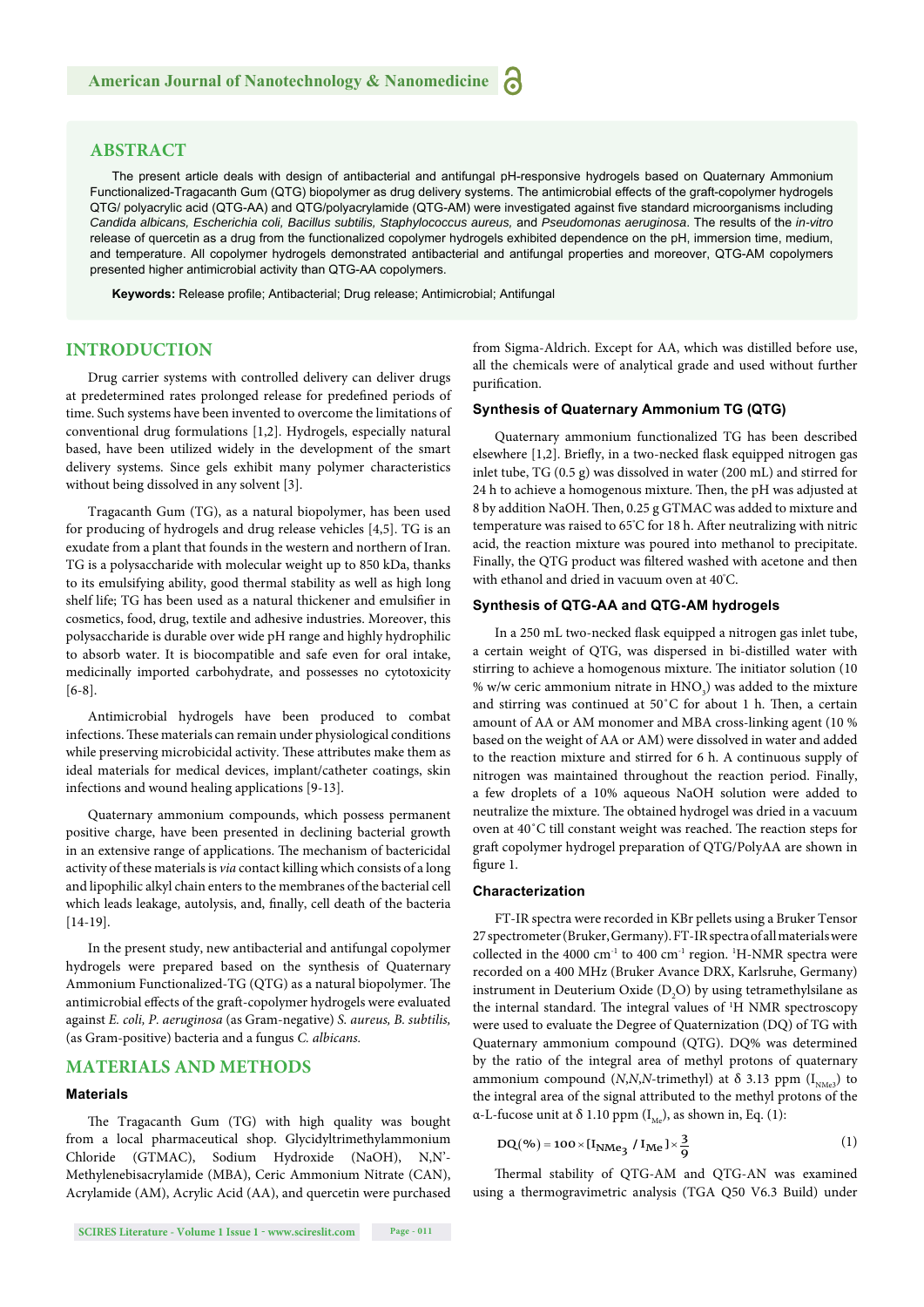

air atmosphere (flow of 20 ml min<sup>-1</sup>) with the heating rate  $10^{\circ}$ C/min from ambient temperature to 600˚C.

#### **Gel fraction**

Freshly prepared QTG-AA and QTG-AM hydrogels were dried in an oven at 50°C to a constant Weight ( $\rm W_{o}$ ). The dried gels were extracted in a Soxhlet apparatus with hot distilled water for 24 h to remove the sol fraction. Then, the gels were dried to a constant Weight  $(W_g)$ . The gel fraction percent was calculated using the flowing equation:

$$
Gel fraction\% = (W_g / W_0) \times 100
$$
 (2)

#### *In vitro* **drug load**

The quercetin solutions (1%  $w/v$  in PBS) were prepared at pH 7. A certain amount of dried samples of QTG-AA and QTG-AM was immersed in separate beakers each containing 25 mL quercetin solution and incubated at 37°C for 2 days. The samples were then taken out of the solutions and the remaining solution was diluted to 50 mL. Then, the amount of quercetin left in the solution was measured by UV-vis spectrophotometer (PG+90 Instrument, United Kingdom) at  $\lambda_{\rm max}$  = 256 nm. The calibration curve standard at 256 nm was obtained by using diluted solutions of quercetin solution (1%, w/v). Entrapment Efficiency (EE) of quercetin in the hydrogels was calculated by using equation (3) [20]:

$$
EE = (\frac{W_i - W_f}{W_i}) \times 100
$$
 (3)

Where,  $W_i$  and  $W_f$  are the total amounts of quercetin in solution before and after loading, respectively.

#### *In vitro* **drug release**

To study the release behavior of quercetin from the samples, the

quercetin-loaded hydrogels were placed in individual beakers each containing 100 mL distilled water, 0.9% NaCl solution, and PBS at pHs 2.2, 7.4 and 9.2. The beakers were incubated at 37±0.1°C under constant shaking at 100 rpm. From each beaker at predetermined time intervals, 4 mL of the release medium was taken out and replaced with 4 mL of fresh PBS to keep constant overall volume. The concentration of quercetin in the medium was determined by means of UV-vis spectrophotometer at 256 nm. All of the release experiments were performed in triplicate, and the averaged results were obtained.

#### **Empirical analysis of** *in vitro* **release data**

Data obtained from the release studies were fitted to various kinetic equations to find out the kinetics and mechanism of drug release from the samples. The drug released data were fitted to zeroorder, first-order, Higuchi, Hixson-Crowell and Korsemeyer-Peppas models. Zero-order equation:

$$
Q = Q_0 + k_0 t \tag{4}
$$

Where, *Q* is the amount of drug release at the time  $(t)$ ,  $k_0$  is the apparent dissolution rate constant or zero-order release constant and  $Q_0$  is the initial concentration of the drug in the solution resulting from a burst effect.

First-order equation:

**P** 

$$
lnQ = lnQ_0 + k_1t
$$
 (5)

Where,  $k_{1}$  is the first-order release constant, and in this case, the drug released at each time is proportional to the residual drug inside the dosage form.

Higuchi equation:

$$
Q = k_H t^{0.5}
$$
 (6)

Where, *Q* is the amount of drug release at time (*t*) and  $k<sub>H</sub>$  is the Higuchi release constant. This is the most widely model to describe the drug release from pharmaceutical matrices.

Hixson–Crowell equation:

$$
Q_0^{1/3} - Q_t^{1/3} = k_s t \tag{7}
$$

Where,  $Q_0$  is the initial amount of drug in the matrix tablet,  $Q_t$  is the amount of drug remaining in the pharmaceutical dosage form at time  $(t)$ , and  $k_s$  is a constant incorporating the surface/volume ratio [4,21].

Korsmeyer–Peppas equation:

$$
Q_0^{1/3} - Q_t^{1/3} = k_s t \tag{8}
$$

Where,  $Q_t$  and  $Q_\infty$  are the amounts of drug released at time (*t*) and at equilibrium, respectively.  $k_{k}$  is the release rate constant which considers the structural and geometric characteristics of the tablet, and n is the diffusional exponent or release exponent, indicative of the drug release mechanism. The value of  $n = 0.5$  indicates Fickian Diffusion (Higuchi Matrix),  $0.5 < n < 1.0$  indicates anomalous (non-Fickian) diffusion,  $n = 1.0$  indicates case II transport (zero-order release) and *n* > 1.0 indicates super case II transport [22,23].

#### **Antimicrobial assay**

The *in-vitro* antibacterial and antifungal activities of the samples were assayed using direct contact test with agar diffusion. For the preparation of tablets, about 100 mg of ground samples transferred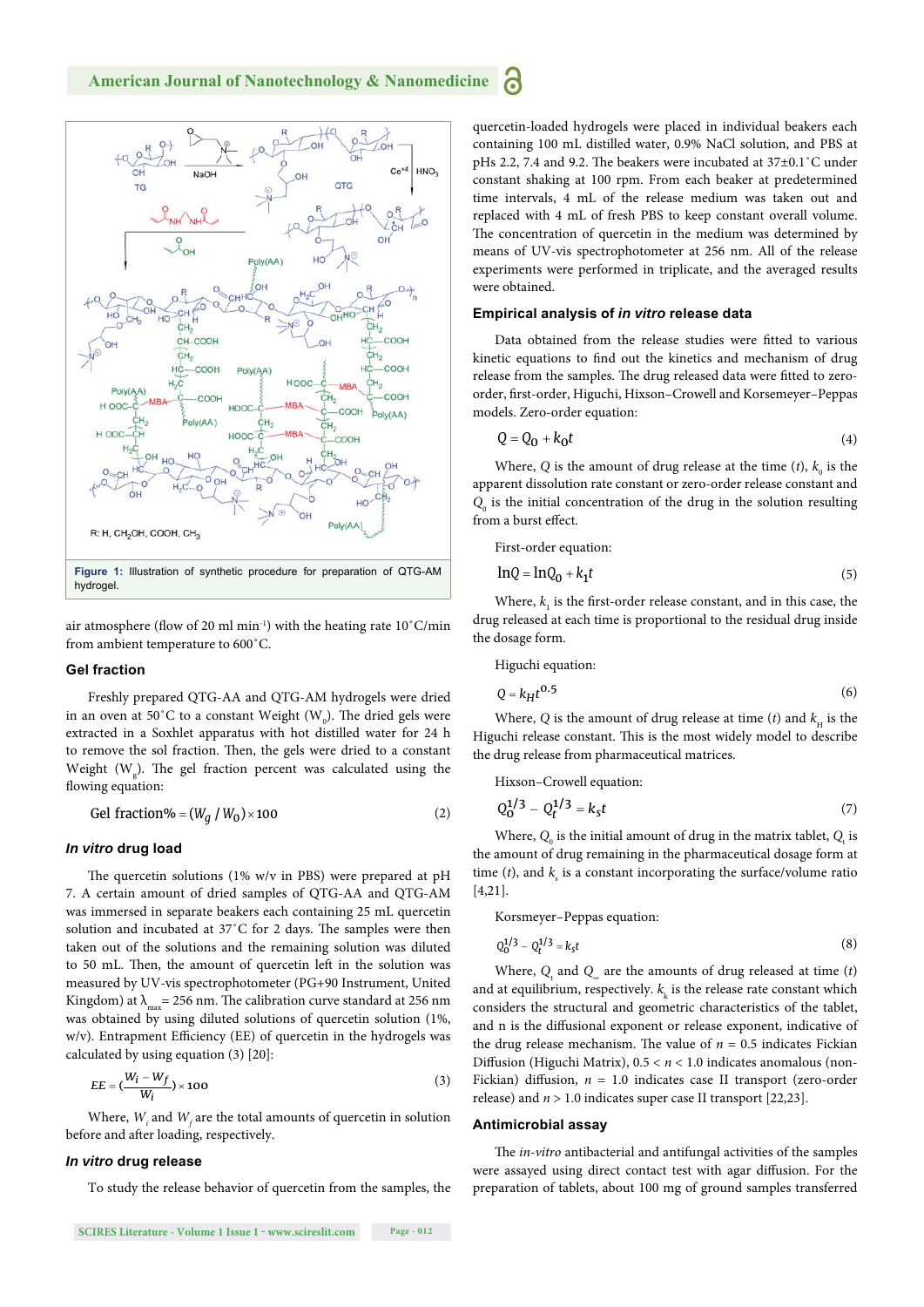#### **American Journal of Nanotechnology & Nanomedicine** Я

to cylinder mold with a mobile shaft. Then under the force of 8 tons (Specac, USA) for 10 min, the tablets approximately with a thickness of 1 mm and 10 mm in diameter were fabricated. Then, the test compounds as tablets were placed on the surface of inoculated agar plates [15,24]. The antimicrobial activity of the samples was investigated against one fungal and four bacterial species. Test microorganisms consisted of *C. albicans* PTCC 5027, *E. coli* PTCC 1330, *B. subtilis* PTCC 1023, *P. aeruginosa* PTCC 1074, and *S. aureus* ATCC 35923. All tested gram-negative and gram-positive bacteria were preserved as well as used for direct contact agar diffusion test in Muller-Hinton broth (Merck) except *C. albicans* that were cultured in SABOURAUD Dextrose broth (Merck). Before using the cultures, they were standardized with a final cell density of approximately 10<sup>8</sup> CFU mL<sup>-1</sup>. The agar plates were inoculated from the standardized cultures of the test organisms by means of a sterile cotton swab and, then, it was spreaded out as uniformly as possible throughout the entire media. The tablet was placed on the upper layer of the seeded agar plate. The SABOURAUD Dextrose agar plate and Muller-Hinton agar plate incubated at 37°C for 24-48 hours. The antimicrobial activities of the hydrogels were compared with known antibiotic nystatin (100 Unit/disc), and gentamicin (10 μg/disc). Positive control plates were streaked with test microorganisms, but no tablet was used. Antimicrobial activity was evaluated by measuring the inhibition zone diameter (mm) on the surface of plates. Finally, the results were reported as mean  $\pm$  SD after three repeats.

#### **RESULTS AND DISCUSSION**

#### **Synthesis and characterization**

Figure 2A shows FT-IR spectra of pristine TG, QTG and the graft copolymer hydrogels. The pristine TG showed absorption bands at 1745 and 1645 cm<sup>-1</sup> attributed to stretching vibrations of  $C = O$  groups of ester and carboxylic acid, respectively, at 1100-1200 cm-1 related to vibration of C–O bond, and at 3445 and 2925 cm<sup>-1</sup> due to O-H and C-H stretching, respectively [25]. Due to the broad fingerprint of absorption bands of TG in the range of 1800 to 600 cm-1, some of the functional groups may have overlapped with each other. Therefore, it is hard to identify new functional groups' vibrations for QTG. However, QTG showed new absorption bands in the region of 1000 to 600 cm<sup>-1</sup> (at 921, 717, and 686 cm<sup>-1</sup>) which are due to stretching vibrations of the  $NR_4^+$  complexes [15]. The absorption bands of C = O, N-H, and C-N overlapped with other absorption bands. The <sup>1</sup>H NMR technique was used to characterize QTG and to determine the degree of substitution (DQ%). In 1H NMR spectrum of QTG, Figure 2B, the characteristic signal at  $\delta$  1.10 ppm corresponds to the methyl protons of α-L-fucose units, and the signal at 3.25 ppm is assigned to the vibrations of three pairs of protons of  $[N^{\ast}(CH_{3})_{3}]$  [26,27]. The solvent peak (D<sub>2</sub>O) is assigned at  $\delta$  4.80 ppm. DQ% was determined by 1 H NMR and was about 41%.

Figure 3 shows TGA curves of modified TG and the corresponding hydrogels from 30 to 600° C. For QTG, in the initial stage, there is dehydration and loss of volatile molecules which leads to the decomposition of modified TG, while in the lateral stage there is decomposition due to polymerization reaction [28]. In the TGA curves, the initial decomposition temperature and the char yield remained at 600° C revealed that QTG-AM and QTG-AA hydrogels were thermally more stable than modified tragacanth gum.

#### **Gel fraction and** *in vitro* **quercetin load**

The gel content was obtained after 24 h hot extraction with

distilled water. The gel fraction of QTG-AA and QTG-AM was in the range of 60-62 wt%.

The Entrapped Efficiency (EE%) of quercetin in the hydrogels was determined by UV-vis spectrophotometer and the results for the QTG-AA and QTG-AM were very close to 65% and 61%, respectively. This similarity in the EE values is probably due to their polarity and interaction with quercetin. Quercetin release was investigated from drug loaded QTG-AA and QTG-AM hydrogels in PBS at three different pH values  $(2.2, 7.4,$  and  $9.2)$ .

#### *In vitro* **quercetin release**

The release measurements were carried out during 24 h and the obtained results are shown in figure 4. As can be seen, more release has been observed in pH 9.2 buffer for QTG-AA hydrogel as compared to the release in pHs 2.2 and 7.4. This can be due to higher swelling of QTG-AA copolymer hydrogel at pH 9.2, as shown in figure 4A. However, for QTG-AM copolymer (Figure 4B) drug release in pH 2.2 buffer is more than the release in other buffers. This can be due to protonation of amine group in AM units, which causes repulsion force







**Figure 3:** TGA curves of QTG, QTG-AA and QTG-AM hydrogels.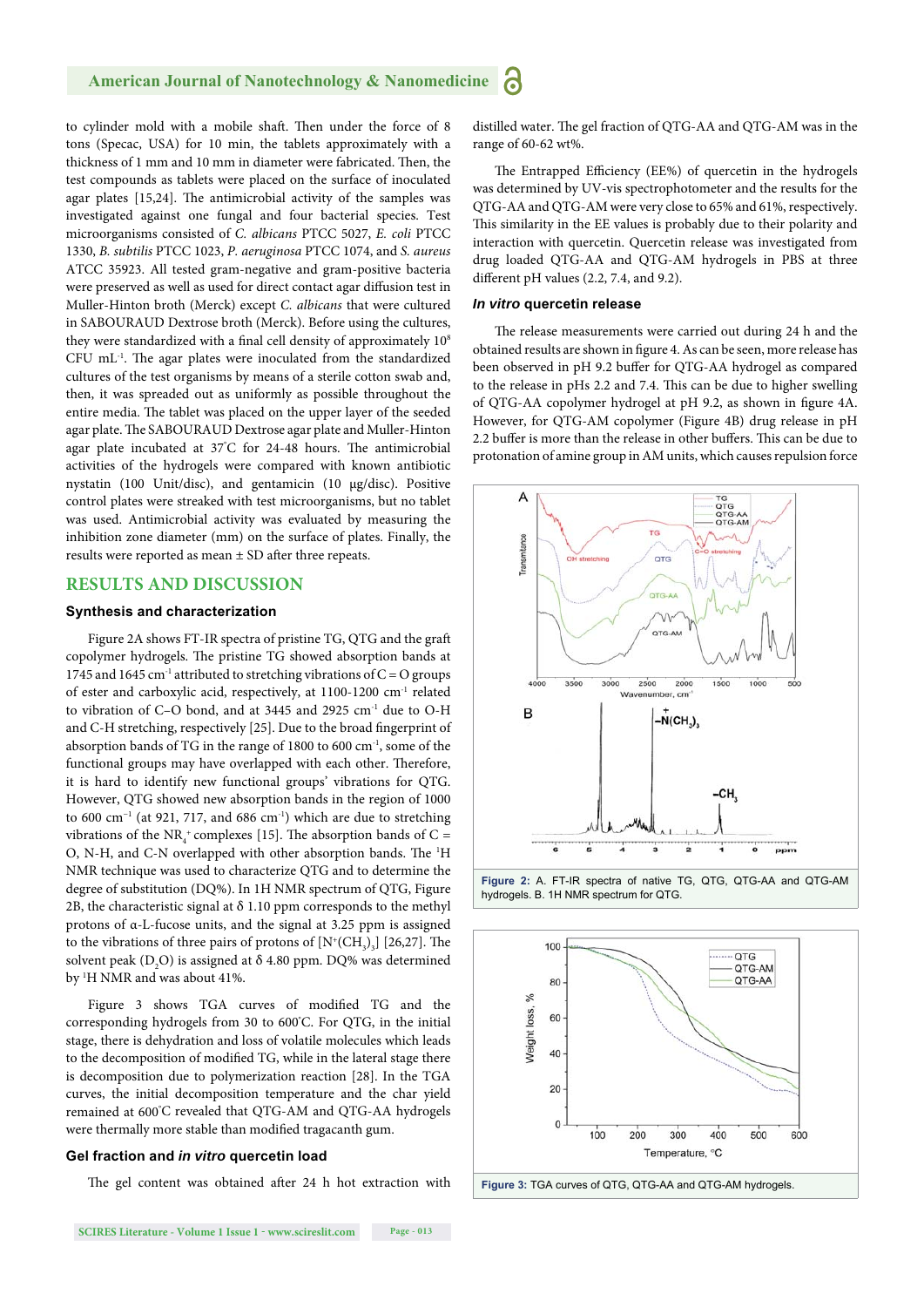#### **American Journal of Nanotechnology & Nanomedicine** Ъ

in the network. The drug diffusion from the drug-loaded polymers is directly related to the polymer swelling [29]. The network structure and pH sensitivity make these QTG based hydrogels candidate to be used as carriers for controlled drug release.

#### **Release kinetic study**

The release data of quercetin from the drug-loaded hydrogels were plotted according to the equations of relevant models and they are presented in Figure 5. The release of drug from the loaded hydrogels depends on the swelling of the polymer matrix and solubility of the drug. Drug release from hydrophilic matrices has been shown to be a complex interaction between swelling, diffusion and erosion mechanisms [30]. In the present study, the higher swelling has been observed at pH 9.2 as compared to the swelling at pHs 2.2 and 7.4. Mathematical modeling of drug release can be very useful to speed up product development and to comprehend better the mechanisms controlling drug release from advanced delivery systems. According to the values of diffusion exponent '*n*',  $0.5 < n < 1.0$ , in table 1, swelling of the hydrogels occurred through non-Fickian diffusion mechanism. In this mechanism, the rate of diffusion of water molecules into the hydrogels matrix and rate of polymer chains relaxation are comparable. On the other hand, the non-Fickian release mechanism implies that the release is controlled by diffusion or a combination of diffusion and macromolecular chain relaxation mechanisms. The results showed that the Higuchi and Korsmeyer–Peppas equation gave the best fit with the highest correlation coefficient  $(r^2)$  for all the hydrogels.

#### **Antimicrobial activity testing**

Nowadays nanotechnology has expanded its applications in biomedical field including fighting and preventing of diseases using atomic scale functional materials. Figure 6 shows the results of antimicrobial activity of samples. The finding towards inhibition of microorganisms was correlated with the standard antibiotics such as chloramphenicol and nystatin. The TG samples showed no inhibition zone while all other samples containing quaternary ammonium showed inhibition zones. Researchers have shown that acrylic acid<sup>43</sup> and acrylamide<sup>44</sup> hydrogels do not have the antibacterial activity against gram-negative and gram-positive bacteria. All samples in this study, except TG, showed good activity against gram-negative and positive bacteria. In addition, antifungal activity revealed that the samples containing quaternary ammonium showed a good growth inhibitory effect against *C. albicans*. The antifungal activity of the tested samples was more effective than nystatin. Among the tested hydrogels, QTG-AM hydrogels exhibited the higher antibacterial activity than QQTG-AA hydrogels. This may be due to the



Table 1:  $r^2$  parameter of drug release obtained by fitting release data by different release kinetics models at different pHs.

| samples |     |      |      |      |      |      | pH Zero order First order Higuchi Korsmeyer Hixson-Crowell |
|---------|-----|------|------|------|------|------|------------------------------------------------------------|
| QTG-AA  | 2.2 | 0.95 | 0.63 | 0.99 | n    | 0.99 | 0.86                                                       |
|         | 7.4 | 0.95 | 0.7  | 0.97 | 0.85 | 0.97 | 0.83                                                       |
|         | 9.2 | 0.87 | 0.6  | 0.95 | 0.71 | 0.96 | 0.77                                                       |
| QTG-AM  | 2.2 | 0.96 | 0.7  | 0.99 | 0.92 | 0.97 | 0.78                                                       |
|         | 7.4 | 0.9  | 0.73 | 0.98 | 0.77 | 0.98 | 0.81                                                       |
|         | 9.2 | 0.92 | 0.81 | 0.98 | 0.72 | 0.99 | 0.77                                                       |







(Gram-negative), S. aureus, B. subtilis, (Gram-positive) bacteria and a fungus C. albicans. The samples were compared with known antibiotics: nystatin, and chloramphenicol. \*P <0.05 as compared to TG. Each error bar represents 1 standard deviation and serves as the estimate of standard uncertainty

presence of the cationic amine  $(NH<sub>3</sub><sup>+</sup>)$  in QTG-AM hydrogels [31]. Therefore, the improved antibacterial efficacy of QTG-AM hydrogel in comparison to the antibacterial activity of QTG-AA might be due to presence cationic amine. The antibacterial mechanism of quaternary ammonium salt (cationic amine) is widely thought to be